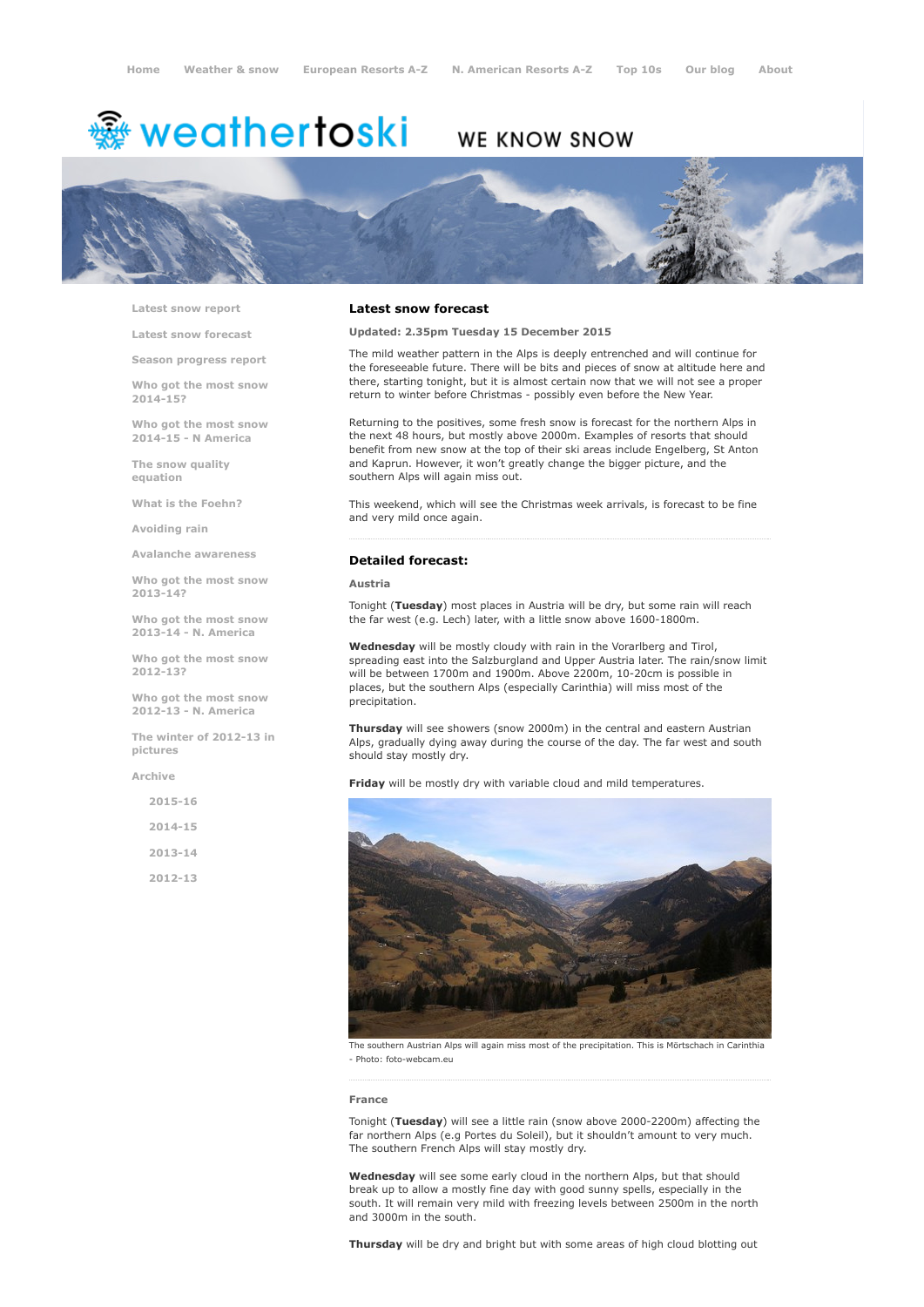the sun in places. It will be very mild with freezing levels surpassing 3000m.

There will be little change in the weather on Friday though it should turn a fraction cooler.



Mostly rain or sleet expected in Avoriaz tonight - Photo: avoriaz.com

## Italy

Tonight (Tuesday) may see a few showers affect the far north-western Italian Alps (e.g. Courmayeur), with snow above 1800m, otherwise most regions will be dry.

Wednesday will be rather cloudy with a few showers close the border regions (snow 1800m), but no significant precipitation is expected. There will also be some sunny spells, especially in the far south-west.

Thursday will be mostly fine, with freezing levels exceeding 3000m.

It will remain fine, but turn a little cooler, on Friday



Fine today in the Monte Rosa area, but cloudier skies are expected tomorrow. This is Gressoney Photo: monterosa-ski.com

#### Switzerland

Tonight (Tuesday) will see some rain (snow above 1800-2100m) spread across most parts of Switzerland, though some southern areas will stay dry.

Tomorrow (Wednesday), some rain (snow around 2000m) will linger across the eastern Swiss Alps, but elsewhere it should brighten up with sunny spells. Snowfall totals from this storm will be modest - generally 5-15cm above 2200m, very locally a bit more. The southern, and especially south-eastern Swiss Alps (e.g. St Moritz), will see little if any precipitation.

Thursday will be mostly dry with sunny spells, variable cloud and freezing levels close to or above 3000m.

Friday will remain dry and mostly fine with just a slight drop in temperature.









# Contact us...

Got a burning question about weather or snow conditions in the Alps? [Contact](http://www.weathertoski.co.uk/about-1/contact-us/) us and we'll do our best to answer it...

E: [info@weathertoski.co.uk](mailto:fraser@weathertoski.co.uk)

T: +44 (0)20 3151 3154